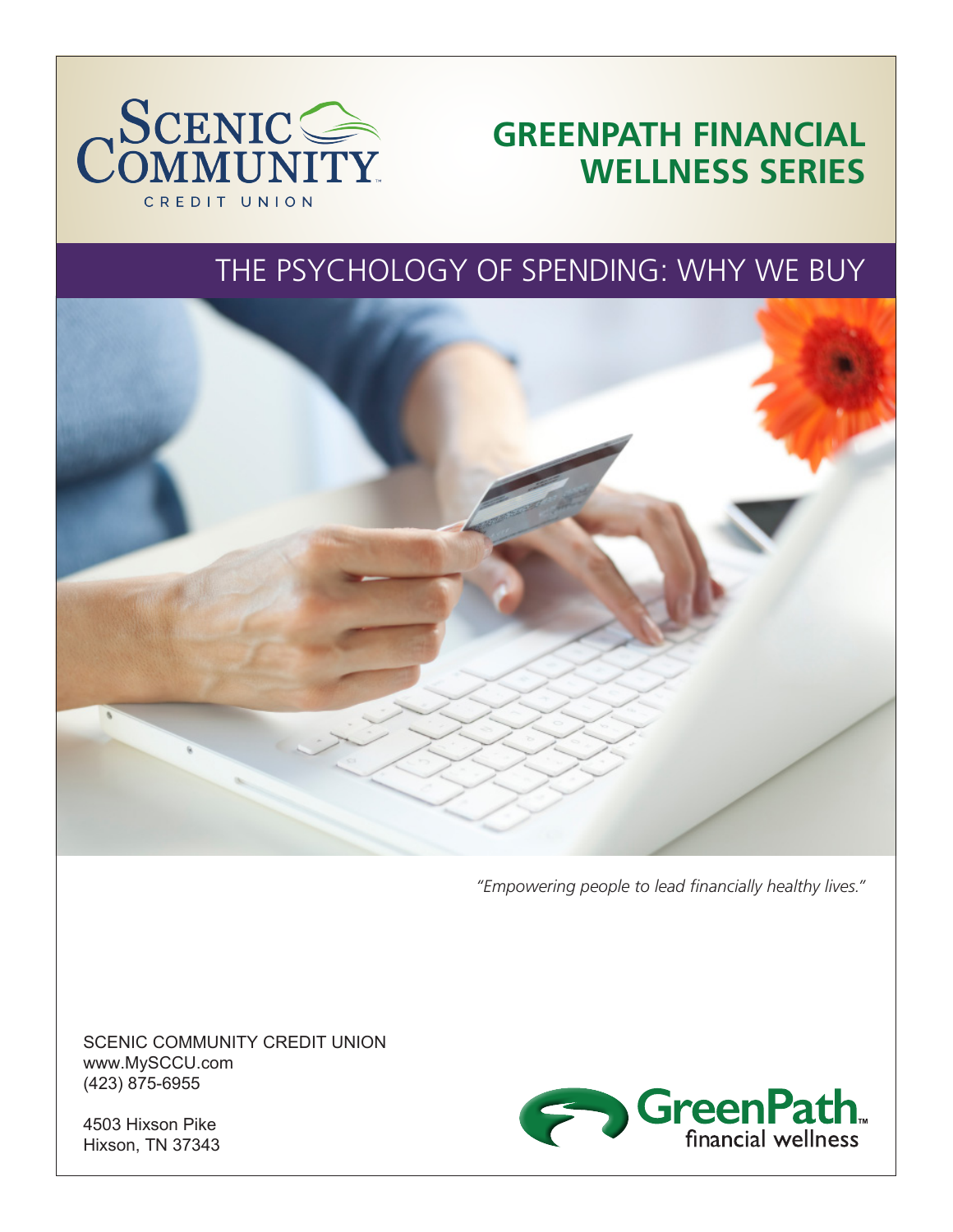### **TABLE OF CONTENTS**



**CHECK YOUR KNOWLEDGE**

Look for this icon throughout the workbook for important information.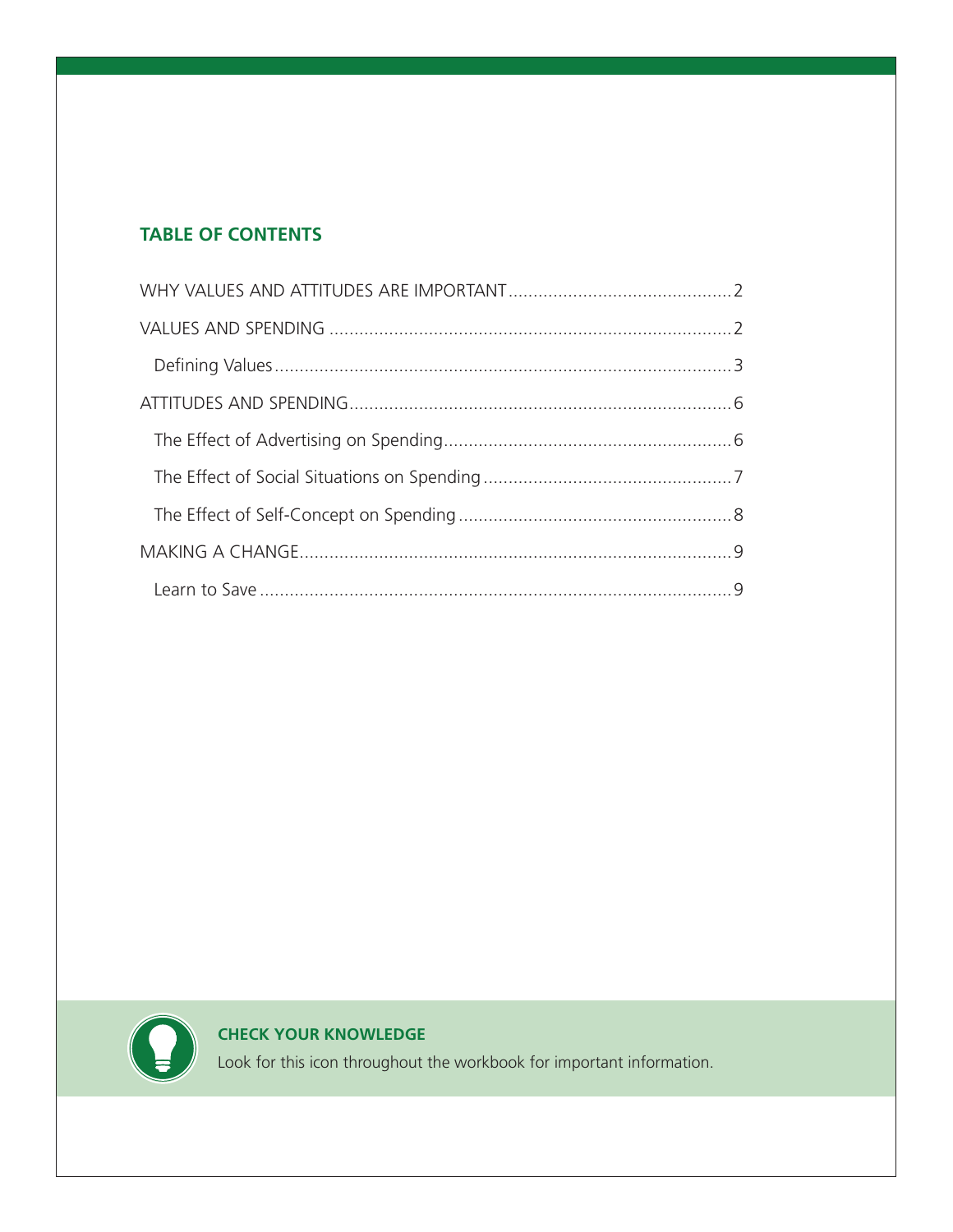Many of us are not meeting our financial goals, because we don't understand the psychology behind our financial choices. In this workbook, we'll examine that psychology and explore ways to take control of our spending and savings habits.

### **WHY VALUES AND ATTITUDES ARE IMPORTANT**

When trying to understand how, and why, we spend money, we must first examine our values and attitudes about money. The two words are often used interchangeably, but are actually rather distinct ideas.

 *Values* are strongly held beliefs that guide our behavior and reflect what we think is right or wrong. Without examination and conscious effort, values are very difficult to change.

 *Attitudes* are more flexible. Attitudes can reflect our current life situation, our likes and dislikes, and as such are not as deeply embedded as values.

A simple example of the difference between a value and an attitude is someone who values hard work and believes that hard work is the path to success. However, on a Monday morning, he doesn't want to get out of bed and go to work, because his current attitude toward work is less than positive. His attitude toward work may change throughout the day, but his value of hard work will remain constant.

Values usually influence our attitudes. Attitudes create an emotional reaction that leads us to certain behaviors.

#### **VALUES > ATTITUDES > EMOTIONAL REACTION = BEHAVIOR**

Understanding our values, and the resulting attitudes about money, helps us to understand our behavior; in other words, why we spend money in a particular way.

### **VALUES AND SPENDING**

Our values about money influence the emotional reaction we have toward money. Sometimes, our attitudes, and the resulting emotional reactions, can get in the way of achieving financial success. The way to alter our attitude toward money is to understand the values that lead to those attitudes.

Our money values are influenced by several different factors:

#### **Family**

The family in which a person is raised usually has the greatest influence on an individual's values about money. Research finds

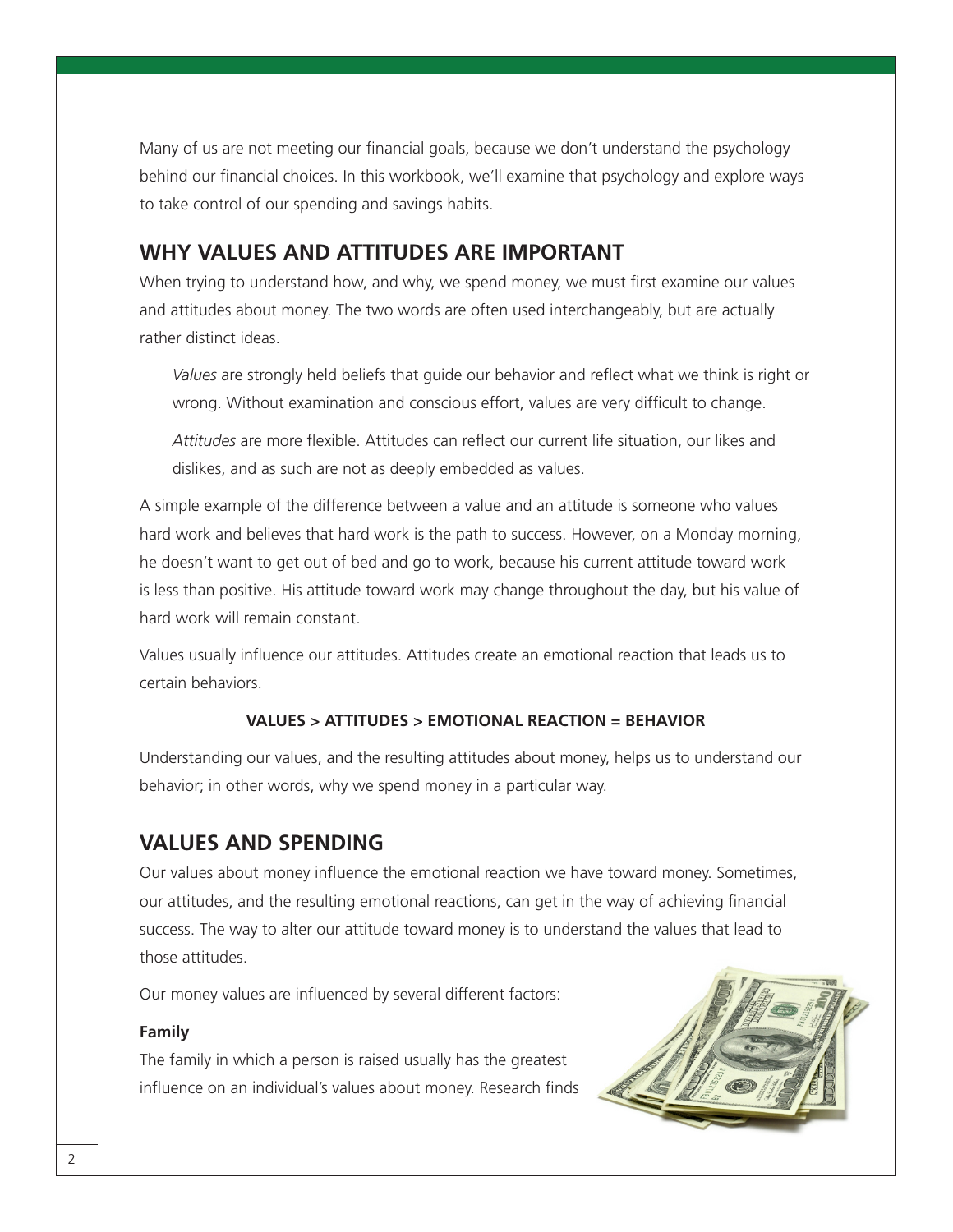that we are more like our parents than we might think. Our tendency to spend or save, the way we manage money, even the brands we choose, are strongly influenced by the choices our parents made, while we were growing up.

#### **Culture**

An individual's values are also influenced by cultural values. America has a culture of spending instead of saving. Since the explosion of easily available credit began in the 1980s, our cultural tendency has been to "buy now, pay later." This has led Americans to owe approximately \$1 trillion in credit card debt.

#### **Media**

American movies and television shows are filled with images of "the good life." The lifestyles depicted are often far from our reality. Yet these images deeply influence what we value and how we judge our level of success.

#### **DEFINING VALUES**

*"Your beliefs become your thoughts, Your thoughts become your words, Your words become your actions, Your actions become your habits, Your habits become your values, Your values become your destiny." – Gandhi* 

Defining personal values is one way we can get a better understanding of our spending choices. There are different ways to find out what is truly important to you—a key step to adjusting your spending habits is to ensure that your spending actually reflects your defined values.

In this exercise, we will follow the steps below: :

- **Step 1:** Identify a time in your life when you felt the happiest:
	- What were you doing?
	- Were there others with you? If so, whom?
	- What in particular made this time happy?
- **Step 2:** Identify a time in your life when you made a difficult decision, but knew that it was the right decision:
	- How was the decision difficult to make?
	- How did you know it was the right decision?
	- Did you feel relief once the decision was made?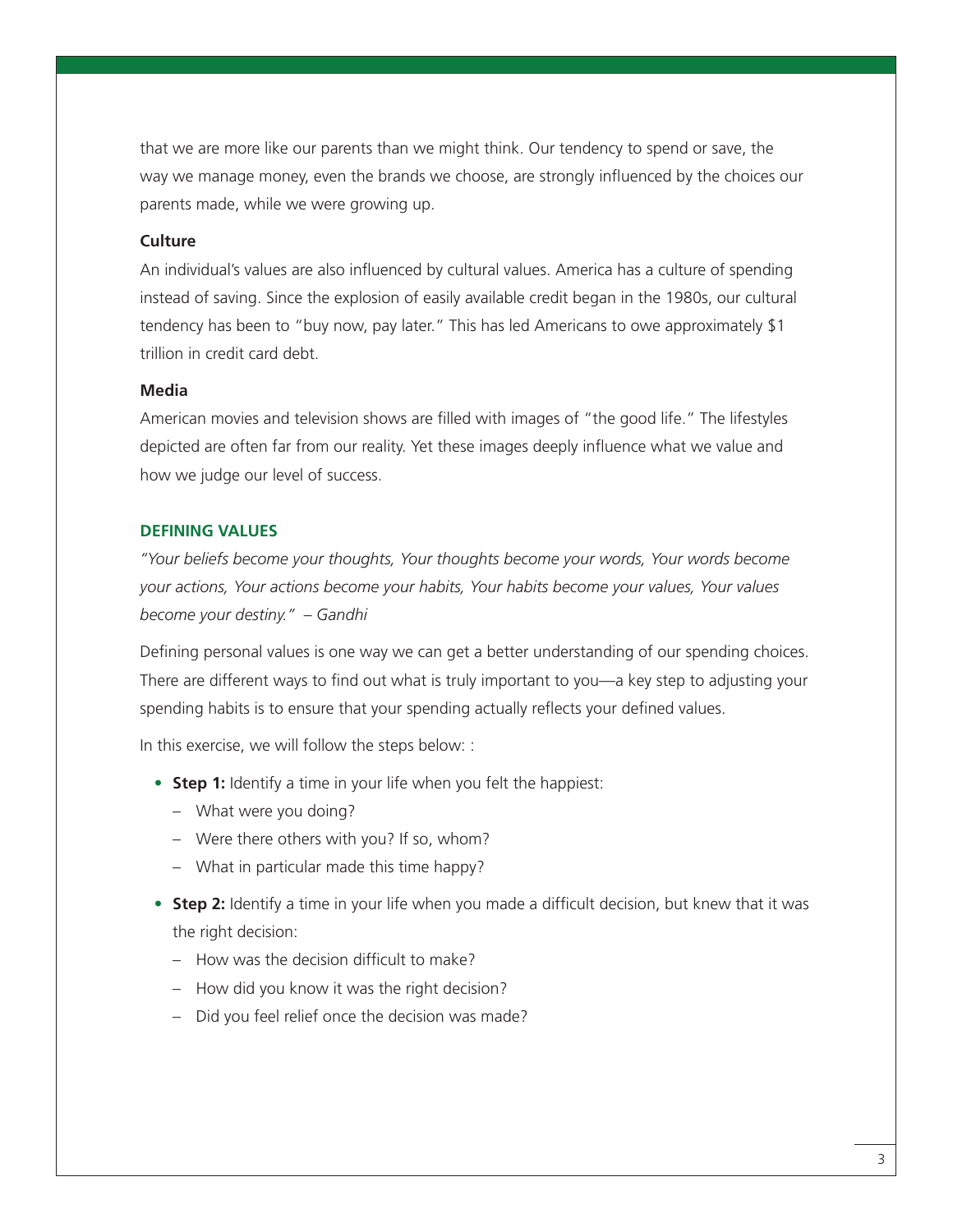- **Step 3:** Identify a time in your life when you felt the most successful:
	- What happened during this period of time?
	- Did other people know about the success or was it a personal achievement?
	- What specifically made you feel successful?
- **Step 4:** Identify a time in your life when you felt the most satisfied and peaceful:
	- What was happening at the time?

**Core Values:** 

- Were there others with you? If so whom?
- What in particular made this time peaceful and satisfying?
- **Step 5:** Using your experiences of happiness, certainty, success and satisfaction, try to describe in just a few 'value words' why each experience was truly important and memorable.

#### **To help you get started, there's a list of common personal values on the next page.**

 Most people have between 3 and 7 core values. If you find you have more than 7, try grouping several together. For instance, the words *philanthropy*, *community*, and *generosity* could be condensed to "service to others."

- **Step 6:** Once you have defined your core values, think about the ways in which you choose to spend money.
	- Is your spending in line with your core values?
	- If not, what changes can you make to better align your spending and values?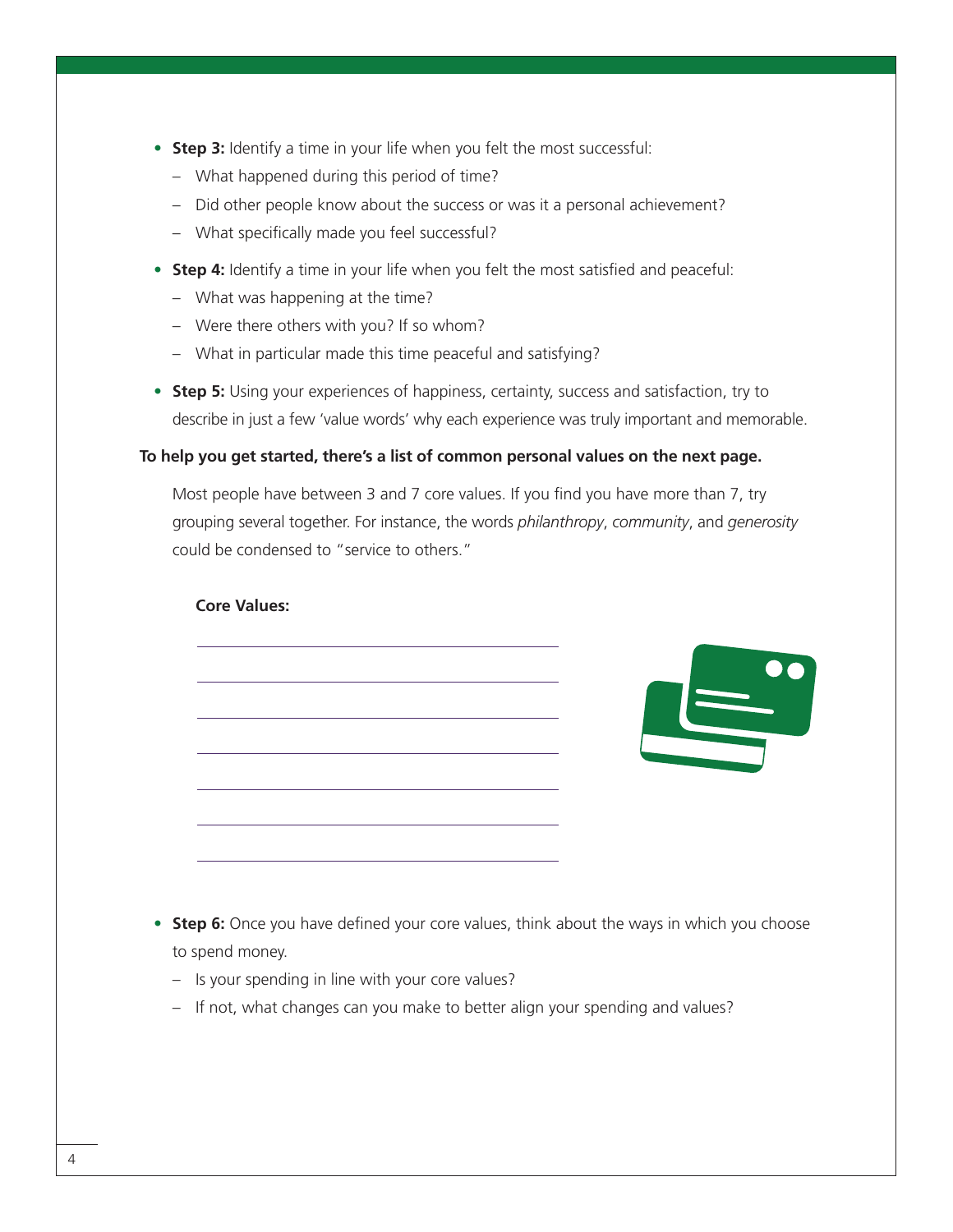### **COMMON PERSONAL VALUES**

Access Acceptance Accountability **Accuracy** Achievement Adventurousness Ambition Assertiveness Balance Beauty Being the best Belonging Boldness Calmness Carefulness Challenge **Cheerfulness** Clear-mindedness Commitment Community Compassion Competitiveness **Consistency** Contentment Continuous Improvement Contribution Control Cooperation **Correctness** Courtesy **Creativity** Curiosity Decisiveness **Democracy Dependability** Determination

Devoutness Diligence **Discipline Discretion Diversity** Dynamism Economy Effectiveness **Efficiency** Empathy Enjoyment Enthusiasm Equality Excellence **Excitement** Expertise Expressiveness Fairness Faith Family Fidelity Fitness Fluency Focus Freedom Fun Generosity Goodness Grace Growth **Happiness** Hard Work Health Helping Society **Holiness** Honesty Honor

Humility Independence Ingenuity Inner Harmony Inquisitiveness Insightfulness Integrity Intelligence Intellectual Status Intuition Joy Justice Leadership Legacy Love Loyalty Making a Difference **Mastery** Merit Obedience Openness Order **Originality** Patriotism **Perfection** Positivity Practicality **Preparedness** Preservation Professionalism Prudence Quality Reliability Resourcefulness Responsibility Restraint Results-oriented

Rigor Security Self-actualization Self-control Selflessness Self-reliance Sensitivity Serenity Service **Shrewdness** Simplicity **Soundness** Speed Spontaneity **Stability** Strategic **Strength Structure** Success Support **Teamwork Temperance Thankfulness Thoroughness Thoughtfulness Timeliness** Tolerance **Traditionalism Trustworthiness** Truth-seeking Understanding Uniqueness Unity Usefulness Vision Vitality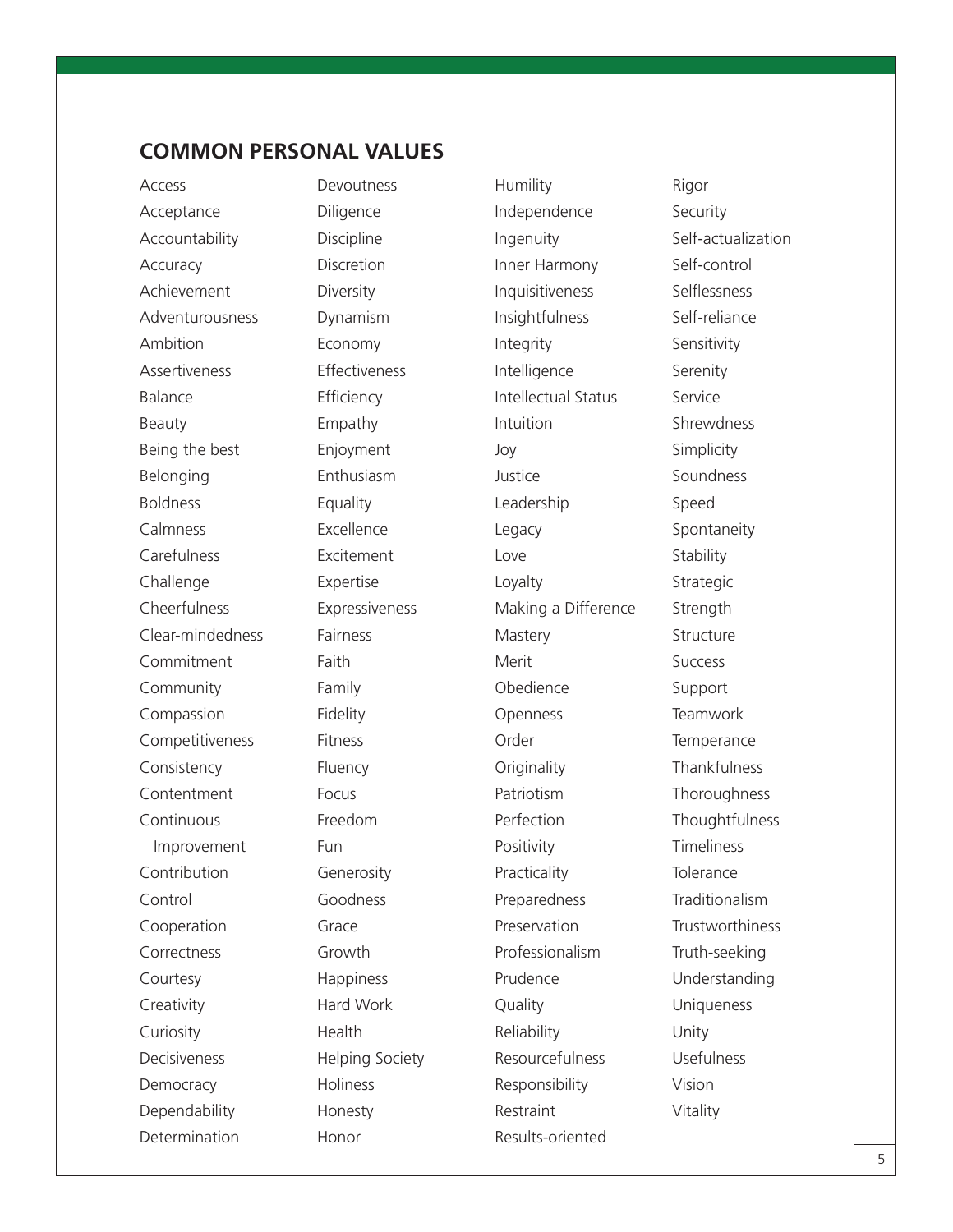### **ATTITUDES AND SPENDING**

As defined earlier, attitudes about money are more flexible than our values. Our attitudes are more closely aligned with our current life situation and daily experience, rather than our history.

Many different factors influence our attitudes about money. If we can recognize what's "pushing our buttons," we can work to reduce the impact of these factors and our emotional reactions. This will help us change our behaviors and realize our financial goals.

#### **THE EFFECT OF ADVERTISING ON SPENDING**

Experts estimate that the average consumer is exposed to anywhere between 250 and 5,000 advertisements daily. This includes ads on TV, on the radio, and as popups on our computers and phones. Advertising can be as glaring as billboards lining the highway or as subtle as product placements in movies and TV shows. With the amount of advertisement we are exposed to daily, there is no doubt that it has a major influence on our spending habits.

The influence that advertising has on our spending starts early. By the time children are 3 years old, they are not only able to recognize brands, but they have already developed strong value judgments as which brands are "better" than others. Short of living in a cave and cutting off all communication from the outside world, what can we do to combat the influence of advertising?

#### **To Fight the Enemy, You Must Know the Enemy**

Sun Tzu's "*The Art of War*" states "So it is said that if you know your enemies and know yourself, you can win a hundred battles without a single loss." The best way to combat the influence of advertising on our spending is to understand the tactics advertisers use to get us to buy. Advertisers use "psychographics" the study of personality, values, opinions, attitudes, interests, and lifestyles, in order to create a psychological connection between their product and us.

#### **Buying Stuff = Happiness**

Advertisers are constantly barraging us with images of happy, healthy, smiling people using their particular product. This creates a psychological connection in our brains, linking personal fulfillment with their product. These connections are so ingrained in our psyche and culture, we base an individual's worth, including our own, on the stuff that we have.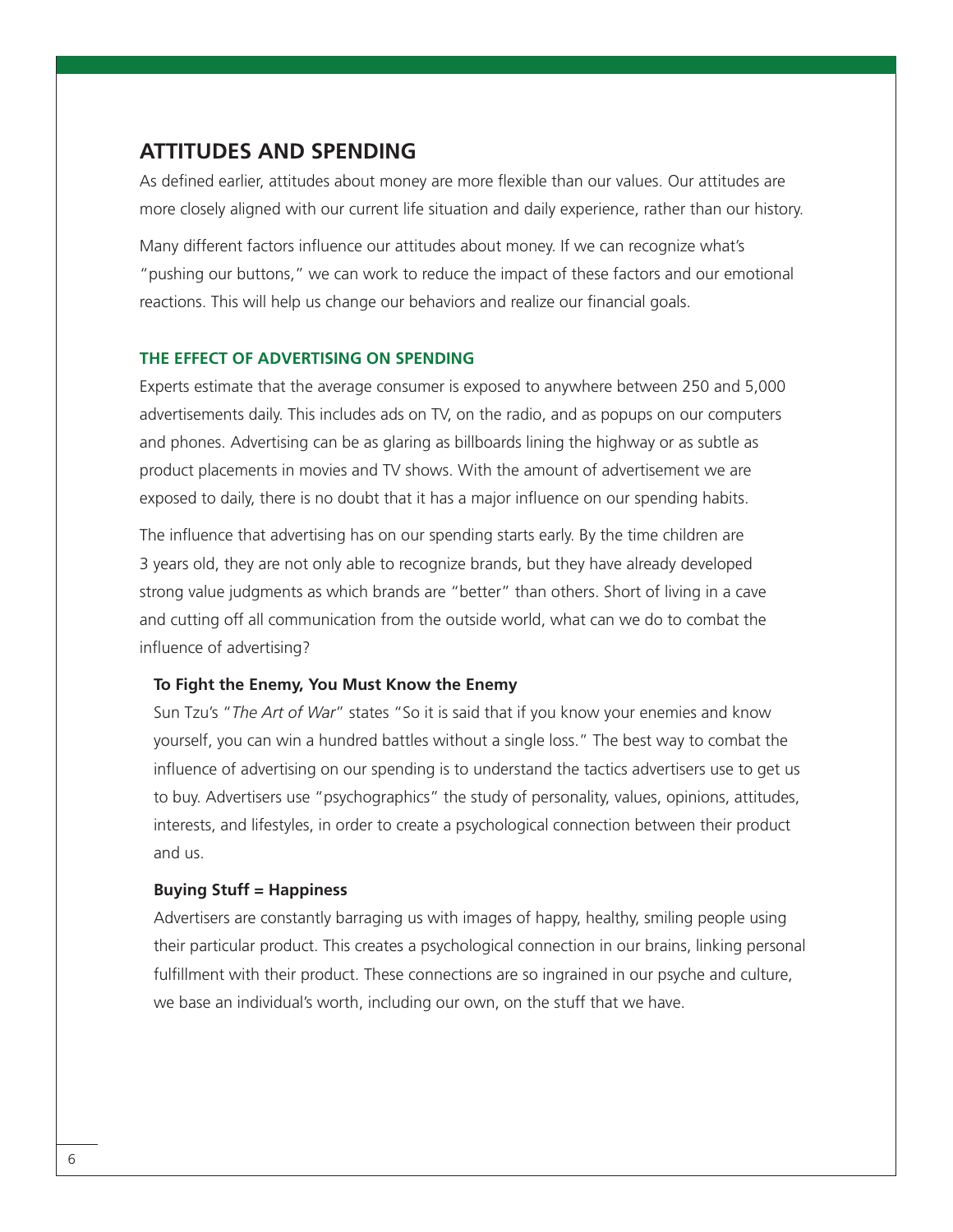#### **Pretty People**

There is a reason that celebrities and beautiful models tend to appear in commercials. Research has shown that we are more likely to comply with a request from an attractive person. Thus, when an attractive person is shown using a particular product, we are more likely to desire that product for ourselves.

#### **Scarcity**

Humans are strongly motivated by the idea that we might lose out on a resource or opportunity. This instinct comes from a time in human history, when resources needed for survival, such as food, water and shelter, were in short supply. Advertisers use this hardwiring to trigger our desire to buy: by selling things at a discounted price, offering items 'for a limited time only' or offering only a limited supply. This creates a sense of urgency and triggers the fear of loss in the primitive part of our brains. We are motivated to purchase the item, whether we need it or not.

#### **THE EFFECT OF SOCIAL SITUATIONS ON SPENDING**

The social situations we're in can significantly affect our purchase behavior. Have you ever been out to dinner with a friend and found yourself arguing about who is going to pick up the check? In many cases, the social pressure we feel from our peers may cause us to spend (or not spend) depending on the situation. In addition, the situation - the atmosphere, our mood and self-concept—will also affect our tendency to spend.

#### **Familiarity and Peer Pressure**

We are more likely to purchase items from people we know. For example, you are more likely to purchase something at a friend's party than from someone you don't know. That is why companies like Tupperware, Pampered Chef, Avon, Mary Kay, and many others, rely on in-home parties to sell their products.

#### **Social Class**

Our social class has an influence on our spending attitudes. Have you ever experienced a time when you received a significant increase in income, only to find that your spending also went up? This may be because of your perceived change in social class. A social class is a group of people who have the same social, economic, or educational status in society. The higher our socioeconomic status, the more expensive the cars, houses, clothing and food we buy.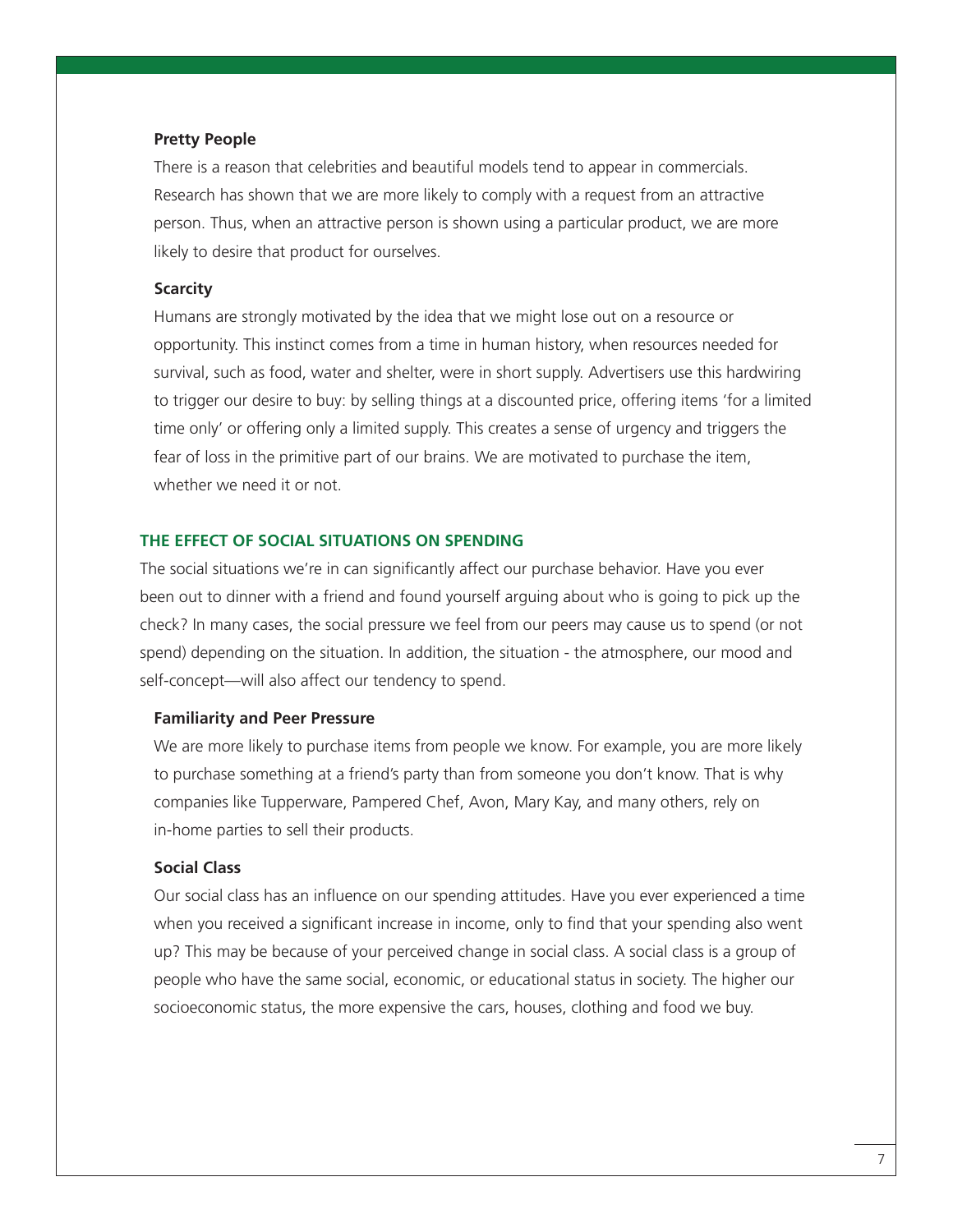#### **Atmosphere**

Most of us have had the experience of being in a department store and finding it extremely difficult to locate the exit. This is not an accident. The longer you are in the store, the greater the likelihood that you buy something. Retailers control the lighting, layout, music, temperature and even smell, to entice you to buy. This manipulation of the environment is called "atmospherics".

For many people, shopping is not only an act of necessity that allows them to purchase what they need, but also a form of entertainment and social interaction.

#### **THE EFFECT OF SELF-CONCEPT ON SPENDING**

Each of us carries a set of beliefs about ourselves. This set of beliefs is known as our *self-concept*. Generally speaking, we act in ways that are consistent with our self-concept. For example, a person who believes that they are a good cook is more likely to prepare food for a party than someone who believes they are a bad cook.

Acting in ways that are contrary to our self-concept can lead to cognitive dissonance which is really just the stress we feel when confronted with two or more contradictory beliefs or values. Because we subconsciously go to great lengths to avoid stress, we will act in ways that are consistent with our self-concept about money. For example, if you think of yourself as a saver, you will most likely feel some stress when you take money out of savings for a purchase. If you think of yourself as a spender, you may be more likely to give yourself permission to make impulsive purchases.

Examining and recognizing our self-concept around money can help us avoid behavior that is keeping us from reaching our financial goals. A "spender" who makes a conscious effort to change their self-concept to that of a "saver" will find it much easier to save for their goals.

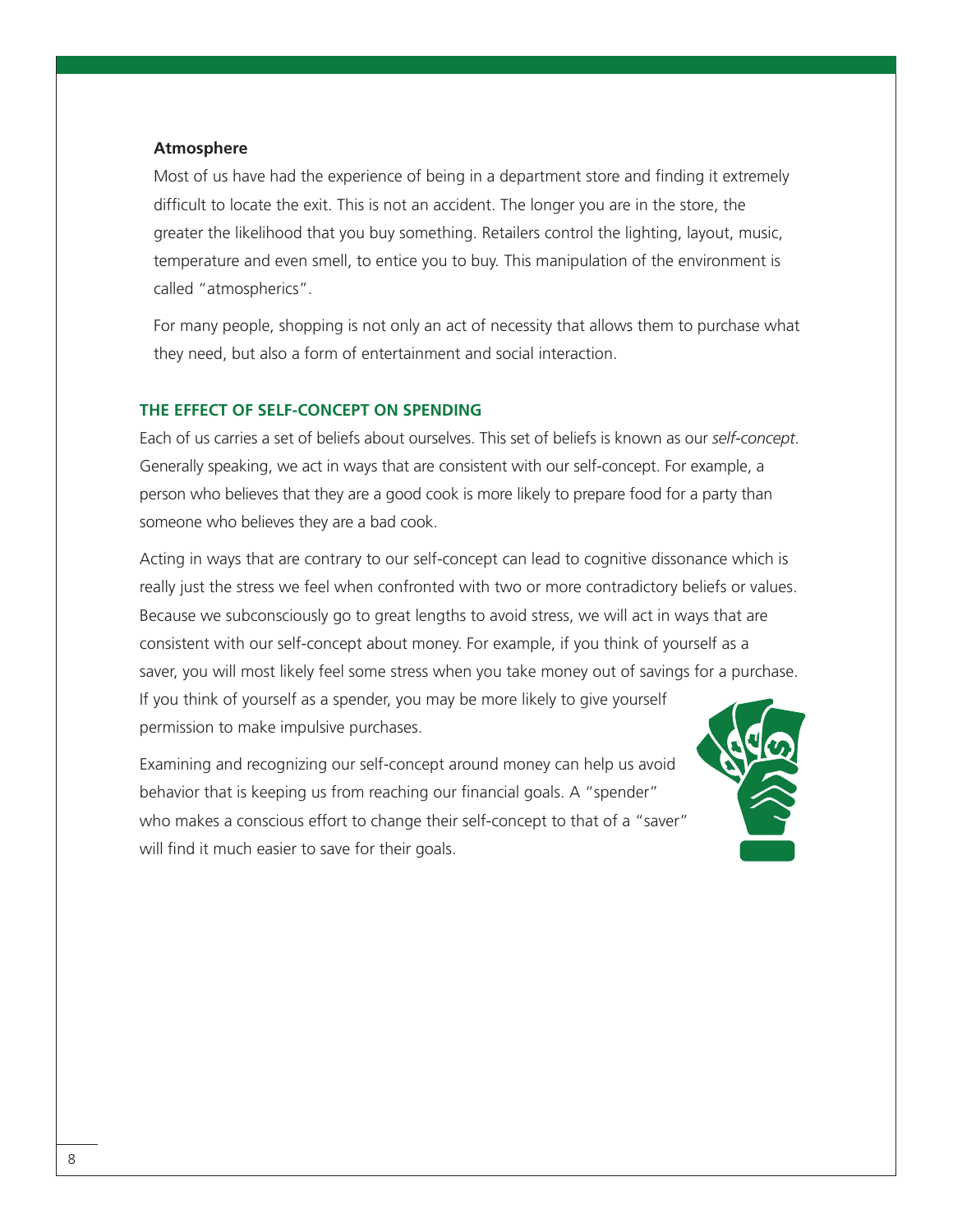## **MAKING A CHANGE**

Once we have a greater understanding of our values, and the factors that affect our attitudes about money, we can then decide if we need to make a change to reach our financial goals.

### **LEARN TO SAVE**

Saving is critical to achieving our financial goals. But for many, saving money is a challenge. Surveys show that



Americans have one of the lowest savings rates among industrialized countries.

Financial experts, families, friends and even strangers will encourage us to save, before we pay our bills. Many of us, however, don't follow this advice. Instead, we pay our bills first and find that by at the end of the month, there is little or no money left to save.

So what can we do to become "savers"? Here are some tips to help you get the most from your paycheck:

- 1. **Pay Yourself First:** Instead of using your whole paycheck when creating your budget, designate 10% for savings **first** and create your budget based on this lower amount. One of the best ways to do this is to have that 10% deposited directly into a savings account. You'll find that you will be able to adjust your spending to live on the reduced amount. If you don't see it, you won't miss it. If you are burdened with significant amounts of debt and are unable to save, you may want to seek the help of a professional.
- 2. **Learn to love saving.** You may find that watching your money grow and saving for future purchases will be more satisfying than spending impulsively. Change your self-concept from one of "I love spending" to "I love saving."
- 3. **Align your spending with your values.** If you find that you are spending more money than you want on items like entertainment, eating out, clothes and other "wants", review your core values. If "entertainment" was not one of your top values, why would you spend a lot of money on it? Find the things that truly matter to you and demonstrate this with your spending.
- 4. **Be aware that we are highly influenced by advertising.** Think about the following before you buy:
	- a. Why am I here?
	- b. Do I need this?
	- c. Will I really use this product?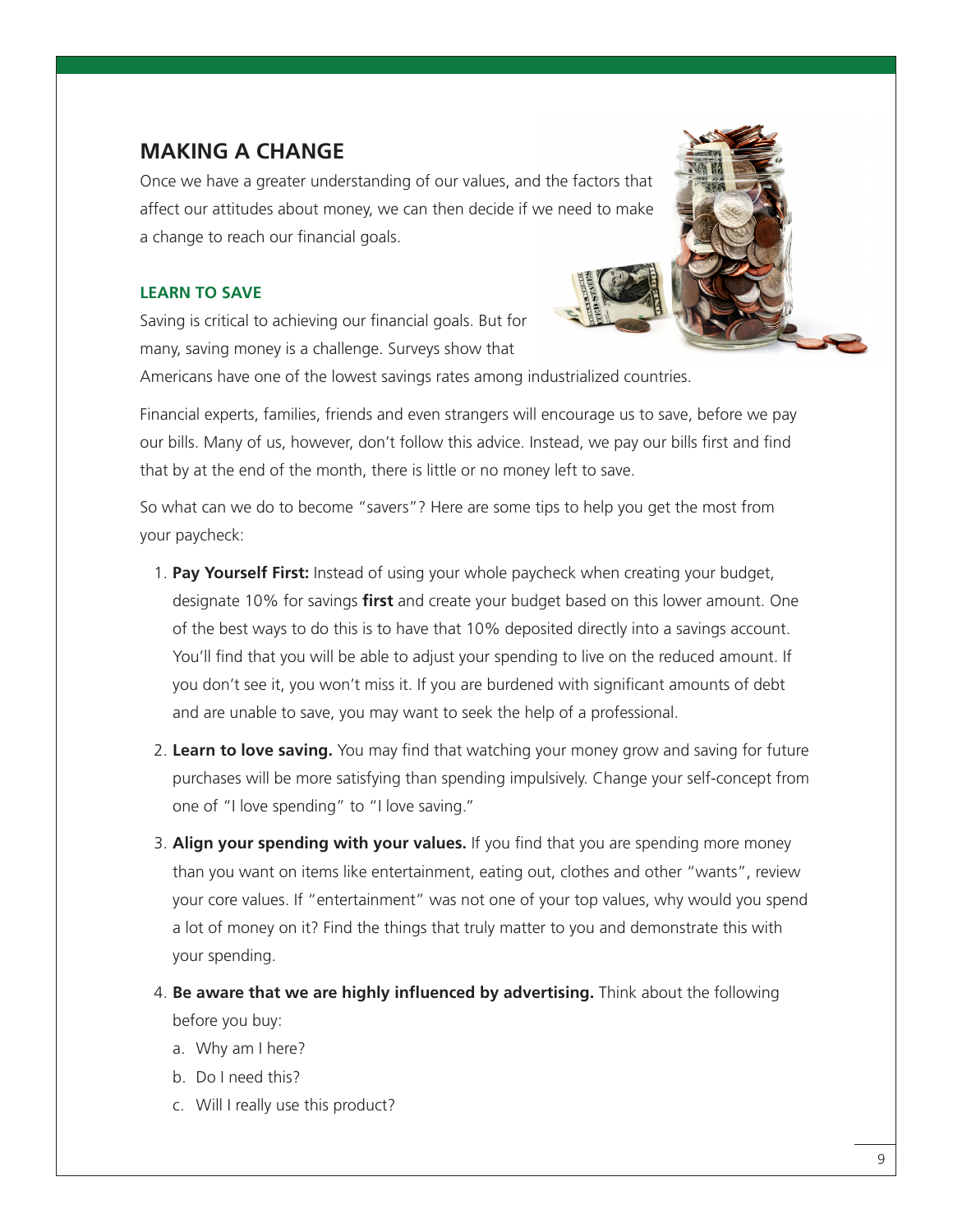- d. Are there underlying motives for making this purchase?
- e. Do I own anything else that provides the same use?
- f. Did I feel a need for this item before I saw it in the mall?
- g. Am I motivated to buy this because I like the setting I saw it in?
- h. Did the salesperson influence my desire for this item?
- i. Where will I put it?

 $\overline{\phantom{a}}$ 

- j. What is the financial cost of this purchase and can I really afford it?
- k. What if I wait?
- l. What else will I have to give up to afford this?
- m. What are the other costs of this purchase? (Will it start an argument with my spouse? Make me feel guilty? Do I need to buy other matching items?)
- n. How do I feel?

Understanding your values, attitudes and emotional reactions can help you change your behaviors. Defining your values helps you make money choices that work toward your goals. Being aware of the things that impact your attitudes can help you change your behavior. And building your savings can relieve stress, allow you to plan for your future and help you avoid impulse purchases. All of this will help you understand why you buy and make the choices that will allow you to meet your financial goals.